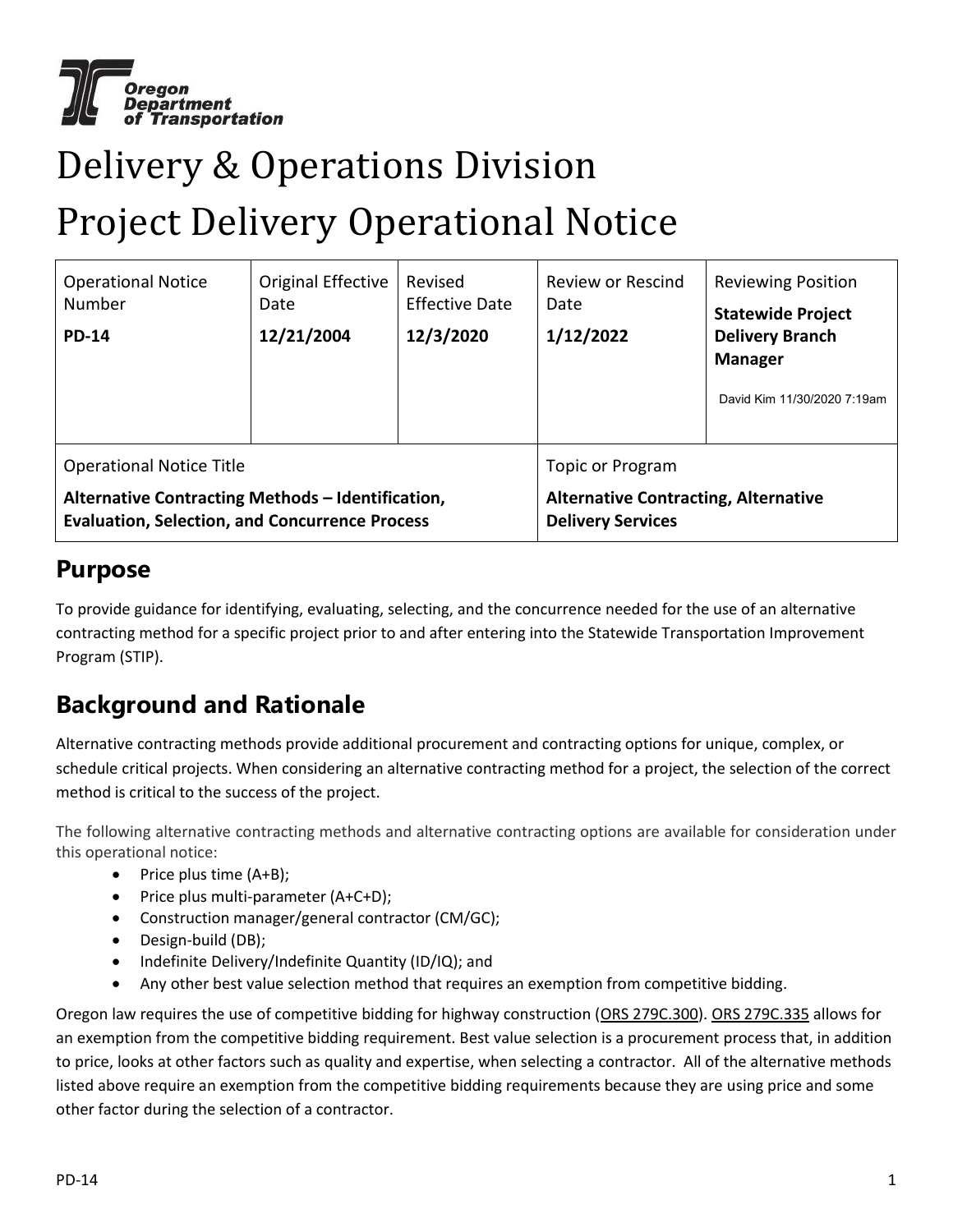

Price plus multi-parameter methods with Federal Aid funding require a separate exemption process, FHWA Special Experimental Project No. 14 (SEP-14).

An exemption is not required for design-bid-build or "low bid" projects using incentive/disincentive on a portion or segment of the work. Contact the Project Controls Office (PCO) for more information.

If you need more information or assistance, contact Alternative Delivery Services (ADS) for the latest guidance documents, roles, and responsibilities specific to each of the different alternative contracting options, and for general information.

#### **Overview and Direction**

ODOT has established ADS with the purpose of helping project teams with the alternative delivery method selection process. All projects considering the use of an alternative contracting method that will result in an alternative contract shall be evaluated by the ADS delivery method selection tool. The selection tool was developed to evaluate a project at the Scoping Phase to determine whether there are opportunities to leverage alternative contracting methods for innovation, fast tracking, specialized contractor qualifications, and/or specialized construction approach outside the conventional design-bid-build method.

**Alternative Delivery Method Considerations:** It is important to consider using an alternative method of contracting early, during the Program Development Phase to ensure there will be adequate time, funding, and resources available in the STIP for a project. Delivery using an alternative contracting method requires additional project planning tasks. These tasks may include value engineering, risk assessments, constructability reviews and evaluation, and scoring processes during the Procurement Phase. Additional tasks produce additional reporting requirements.

During Program Development Phase or at the Scoping Phase and prior to the approval of the final business case, these considerations should be included to program the projects into the STIP. For more information, contact [ADS.](mailto:innovative.delivery@odot.state.or.us?subject=ADS%20Email)

#### **Action Required or Process**

**Initial and Formal Alternative Delivery Method Evaluation:** The project delivery method evaluation takes place either during the Program Development Phase or at the Scoping Phase, but prior to approval of the final business case. ADS may also reach out to the Program Funding Managers to flag any project types that could be a good fit for the various alternative contracting methods prior to scoping.

Scoping teams considering using an alternative method should contact ADS at or near the Scoping Phase before finalizing the business case to conduct an initial and formal evaluation of the project. This evaluation will identify any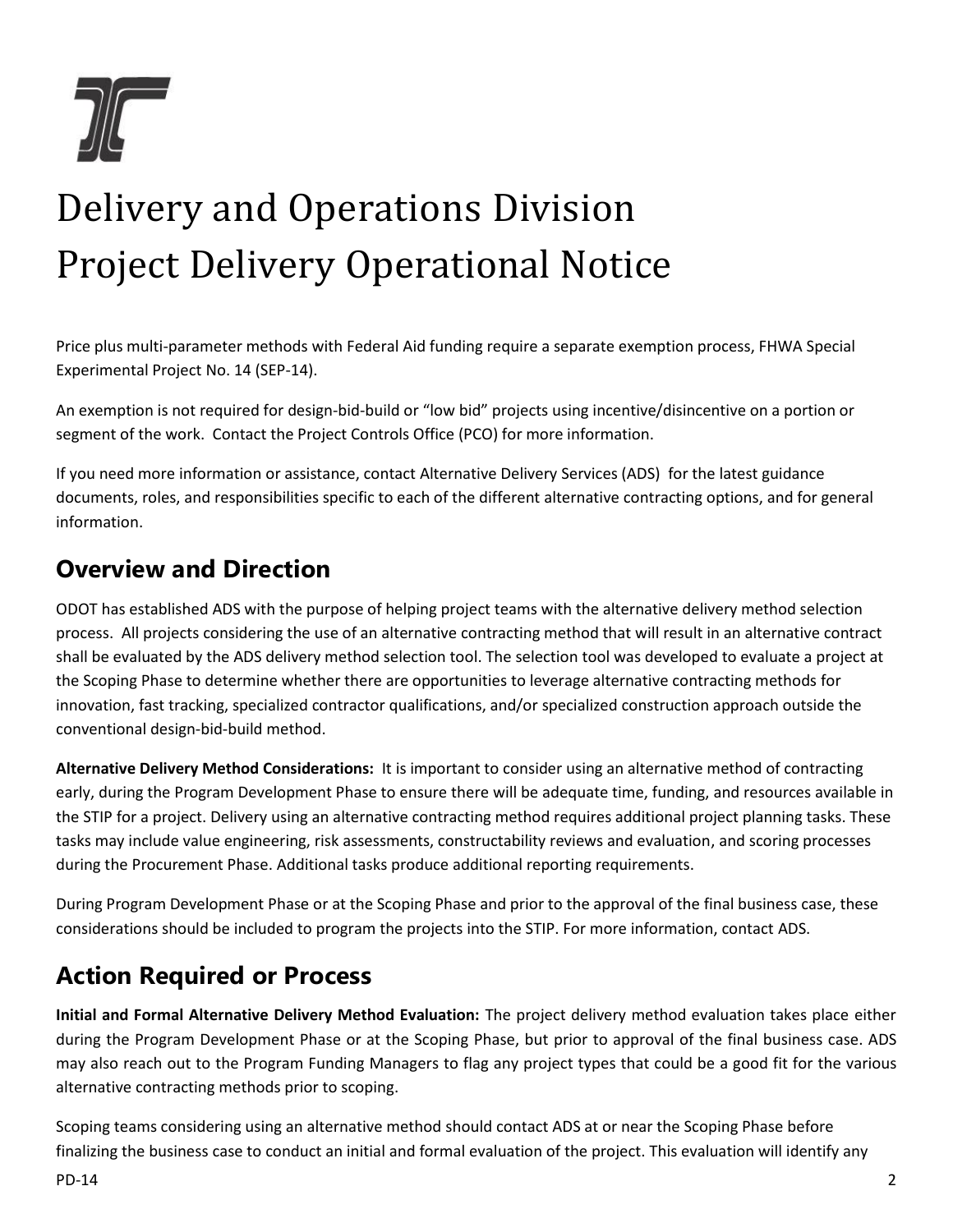

risks early in the project lifecycle and determine which delivery method may be most viable for the project based on the unique project attributes.

During Business Case Development and Scoping Phase, the area managers, project sponsors, tech center managers, program funding managers, and scoping teams need to consider the additional tasks, total project costs, resourcing and any scheduling constraints associated with the use of an alternative method of contracting. If an alternative contracting method is selected, the scoping team should designate the project as an alternative method in the final business case. The scoping team will work with ADS to also start the concurrence process, especially if Design-Build and CM/GC are selected.

**Concurrence Letter:** Once concurrence is obtained from all parties, including the area manager and program funding manager at the applicable authority levels for a given project. The formal letter will be signed by the following:

- OPO Operations and Construction manager
- Statewide Project Delivery manager
- Region Manager

**Concurrence Meeting:** The concurrence meeting can take place either after project scoping to document the use of an alternative method or after the validation meeting. The concurrence meeting establishes region, Statewide Project Delivery Branch and OPO management support, understanding and need for proper resourcing and additional procurement requirements.

In the event that written concurrence cannot be reached between the Region, OPO and the Statewide Project Delivery Branch, a subsequent meeting may be held among the Region Manager, Statewide Project Delivery Manager, and Chief Procurement Officer to make a determination. If concurrence is still not reached; and the Region still wishes pursuing use of an alternative contracting method, then further discussions with the Delivery and Operations Division Administration (and/or Deputy) would take place for a determination.

Scenarios that may contribute to non-concurrence by the parties:

- On whether or not the project type is a good fit for the alternative contracting method chosen (e.g. amount of risk impact to the procurement or the contract administration.)
- Risk of program funding manager making the funding obligation dates listed for the project award, with potential of impact to the procurement timelines.
- If multiple alternative contracting projects are already in the queue for procurement and project support, contributing to potential program resourcing constraints or capacity issues.
- Industry capacity and competition concerns.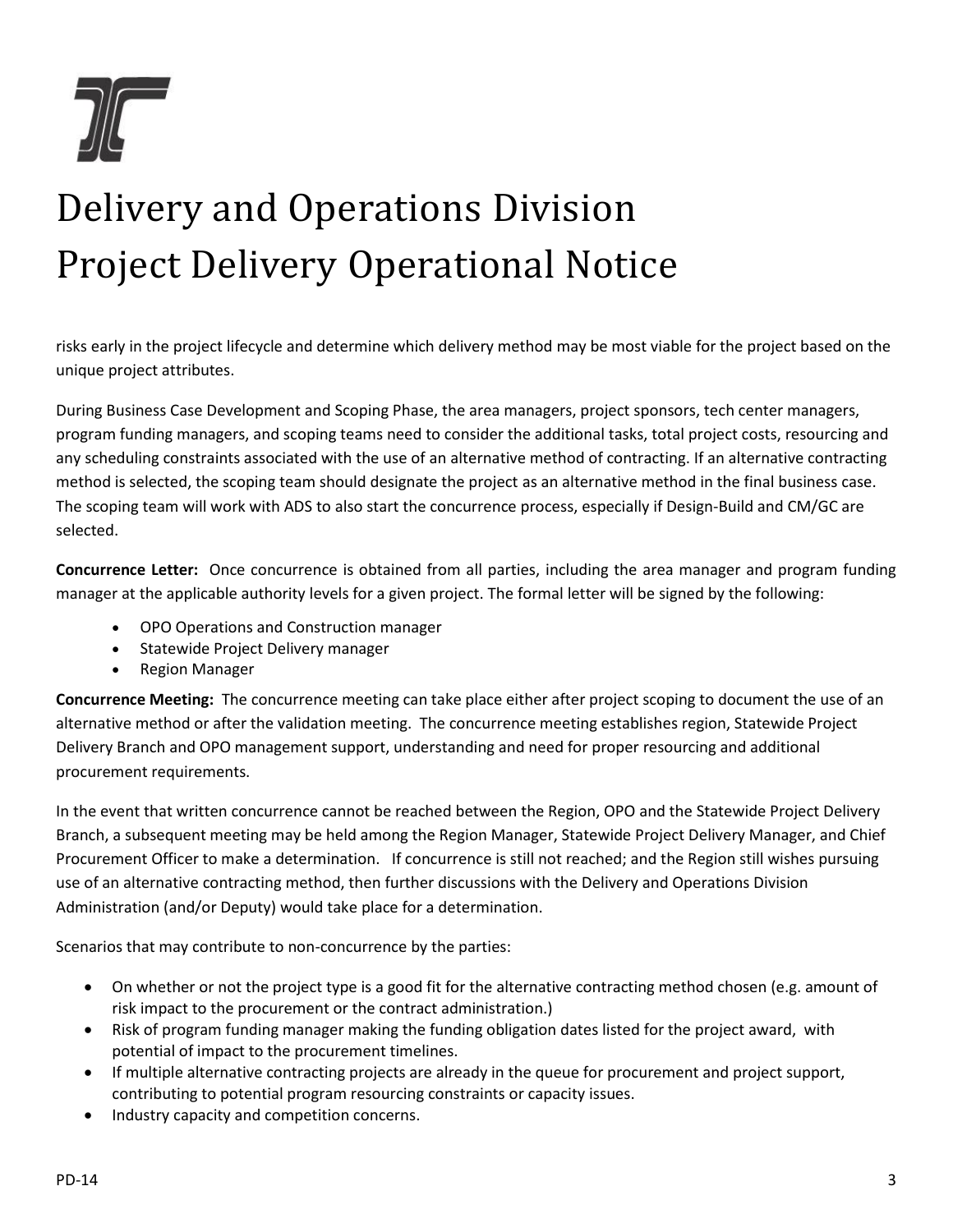

**Alternative Delivery Method Validation Meeting:** A validation meeting shall be held to determine the continued feasibility of an alternative contracting method during the Project Initiation Phase. Once a project is assigned to the Resident Engineer-Consultant Projects, or Transportation Project Managers (both referred to in this notice as the "project manager"), any projects considering the use of an alternative contract should contact ADS to schedule an alternative delivery method validation meeting.

The validation meeting will involve reviewing the documentation and information associated with the decision to move forward with the use of an alternative contracting method, identifying any new risks and gathering additional project information that may not have been identified during Scoping Phase and to validate the alternative method that was proposed.

The project manager will discuss all of the factors associated with the use of an alternative contracting method such as cost, schedule, resourcing and approach with the program funding manager, area manager, and tech center manager. The project manager can contact ADS for technical assistance. The project manager must also obtain the required region management support to pursue an alternative contracting method with ADS. The area manager will ensure agreement is obtained for the appropriate level of authority to use an alternative contracting method for the project and concurrence from the program funding manager to ensure that funding obligation timelines can be met.

Refer to current ADS guidance and references materials that discuss the identification, evaluation, selection and concurrence and validation process in more detail.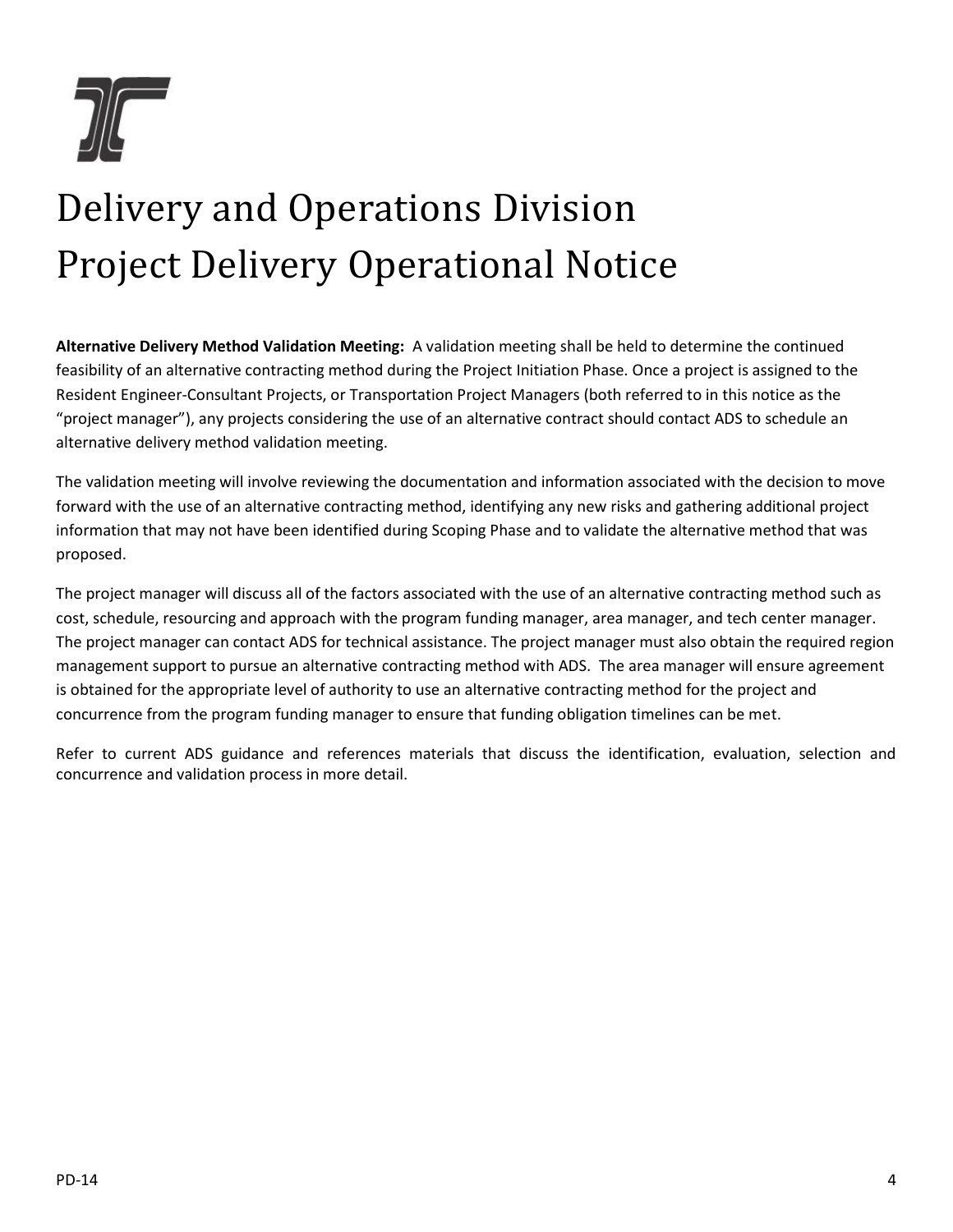

### **Roles and Responsibilities**

| Project Manager,                                             | Evaluate project to consider if an alternative contracting method is viable.<br>$\bullet$                                                                    |  |  |  |  |
|--------------------------------------------------------------|--------------------------------------------------------------------------------------------------------------------------------------------------------------|--|--|--|--|
| includes:<br><b>Transportation Project</b><br>Manager (TPM), | Consult with the Alternative Delivery Services (ADS) in scheduling an initial and<br>$\bullet$<br>formal project evaluation.                                 |  |  |  |  |
|                                                              | Provide project information to ADS need to properly perform an initial and formal<br>$\bullet$<br>project evaluation.                                        |  |  |  |  |
| Resident Engineer-<br><b>Consultant Projects (RE-</b><br>CP) | Consult with ADS in scheduling a delivery method validation.<br>$\bullet$                                                                                    |  |  |  |  |
|                                                              | Participate and provide information for the project concurrence meetings.<br>٠                                                                               |  |  |  |  |
|                                                              | Provide updated project information to ADS to perform an alternative contracting<br>$\bullet$<br>method validation.                                          |  |  |  |  |
|                                                              | Update the project charter to reflect the alternative contracting method approach,<br>or initiate the CMR process, if the charter has already been approved. |  |  |  |  |
| Area Manager<br>Region Manager                               | Provides written concurrence to move forward with the use of an alternative<br>$\bullet$<br>contracting method on a project.                                 |  |  |  |  |
| <b>Program Funding</b><br>Manager                            | Is an important stakeholder for consultation within the decision process.<br>$\bullet$                                                                       |  |  |  |  |
|                                                              | Provides written concurrence of the funding obligation for alternative contracting<br>$\bullet$<br>method selected.                                          |  |  |  |  |
| <b>Tech Center Manager</b>                                   | Participates in the evaluation and selection of alternative contracting methods<br>$\bullet$<br>during the scoping and project initiation phase.             |  |  |  |  |
| <b>Alternative Delivery</b><br>Services (ADS)                | Evaluate ODOT STIP projects for potential use of alternative contracting methods.<br>$\bullet$                                                               |  |  |  |  |
|                                                              | Conduct initial and formal evaluations, validation, and concurrence meetings for<br>$\bullet$<br>alternative contracting methods.                            |  |  |  |  |
|                                                              | Coordinate with others in the Statewide Project Delivery Branch for project<br>$\bullet$<br>concurrence.                                                     |  |  |  |  |
|                                                              | Develop and maintain the Alternative Delivery program.<br>$\bullet$                                                                                          |  |  |  |  |
|                                                              | Provide Alternative Delivery training.<br>$\bullet$                                                                                                          |  |  |  |  |
|                                                              | Provide program coordination between ODOT and FHWA.<br>$\bullet$                                                                                             |  |  |  |  |
|                                                              | Develop and maintains contract and template documents specific for use on<br>alternative contracting projects.                                               |  |  |  |  |
|                                                              | Coordinate with DOJ on pre-award General Provisions (Section 100) alternative<br>$\bullet$<br>contract language.                                             |  |  |  |  |